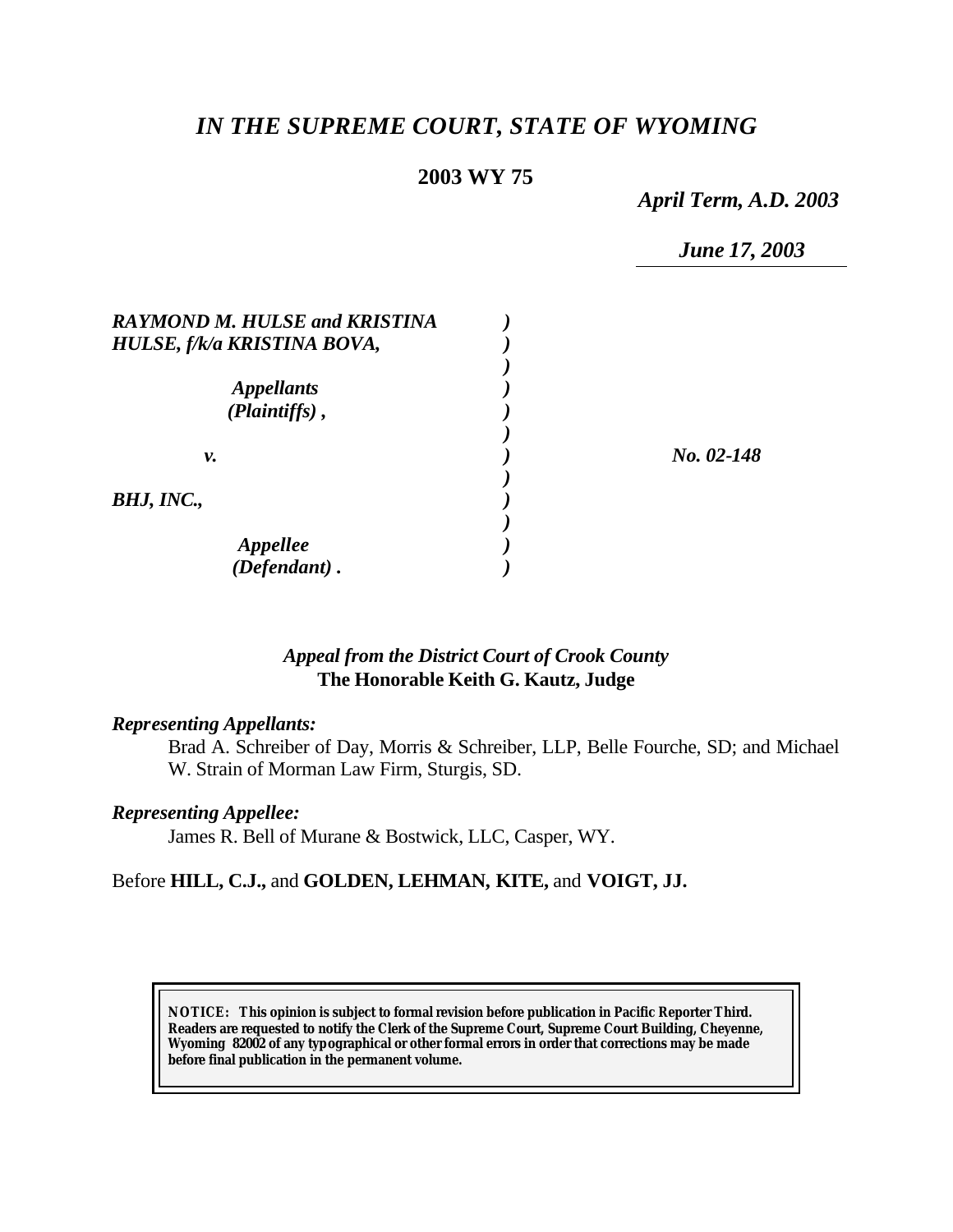### **LEHMAN, Justice.**

[¶1] This is an appeal from the entry of summary judgment against appellants Raymond M. Hulse and Kristina Hulse (collectively the Hulses) in favor of appellee BHJ, Inc. (BHJ), ruling that the Hulses' claim of negligence against BHJ is barred by the statute of limitations. We affirm.

### *ISSUE*

[¶2] The Hulses' raise a solitary issue on appeal:

Whether or not the trial court erred as a matter of law granting BHJ's motion for summary judgment.

# *FACTS AND HISTORICAL BACKGROUND*

[¶3] On August 10, 1998, the Hulses filed their complaint surrounding their purchase of a piece of real property. The Hulses alleged breach of contract, negligence, fraud, and bad faith against First American Title Company of Crook County (First American) and negligence and fraud against BHJ, the real estate broker of the selling party. The basis of the complaint stemmed from allegations that there was a failure by First American and BHJ to disclose that the access easement to the property was restricted prohibiting commercial use of the easement.

[¶4] In their complaint, the Hulses allege they purchased the property with the intent of conducting commercial business, including an outfitting and hunting business and a bed and breakfast, and that both First American and BHJ were aware of the Hulses' reasons for purchasing the property. However, subsequent to the purchase, the Hulses learned that sole access to the property was by way of a restricted easement which prohibited commercial use of the easement causing the Hulses to sustain damages.

[¶5] Initially, the district court granted summary judgment in favor of both First American and BHJ. Following appeal, this court issued its opinion in *Hulse v. First American Title Co. of Crook County*, 2001 WY 95, 33 P.3d 122 (Wyo. 2001) (hereinafter, *Hulse I*), upholding the summary judgment ruling as to First American and BHJ, with the exception of summary judgment entered in favor of BHJ on the negligence claim. Specifically, this court remanded the negligence claim asserted against BHJ to the district court for a determination of whether BHJ's agent, Edward "Amory" Hubbard, exercised the care, skill, and diligence others who are engaged in the profession would ordinarily exercise under similar circumstances in fulfilling the duties imposed upon him by statute. *Hulse I*, at ¶62. In *Hulse I*, this court also recognized that the claim asserted by the Hulses against BHJ, while labeled "negligent misrepresentation," essentially asserted a breach of the duty of care owed by real estate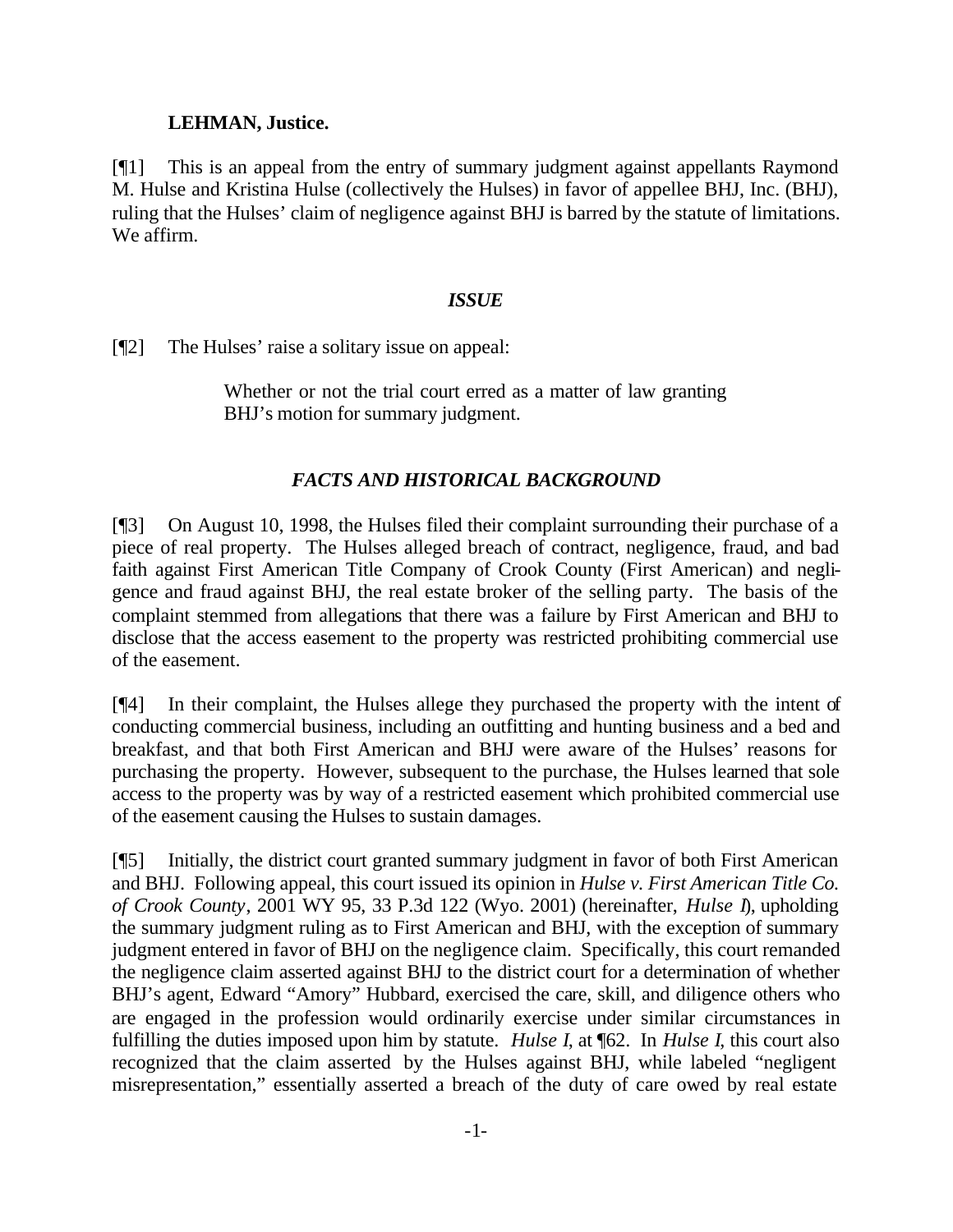professionals to non-client buyers or a "professional negligence" claim as defined under Wyo. Stat. Ann. § 33-28-124 (LexisNexis 2001) and controlled by Wyo. Stat. Ann. § 1-3- 107 (LexisNexis 2001). *Hulse I*, at ¶¶51-62.

[¶6] On remand, BHJ filed a second motion for summary judgment asserting that the Hulses had failed to timely file their professional negligence claim against BHJ within the applicable two-year statute of limitations called for under Wyo. Stat. Ann. § 1-3-107. Upon review, the district court entered summary judgment in favor of BHJ. This appeal followed.

#### *STANDARD OF REVIEW*

[¶7] Our standard of review is well established. We recently reiterated this standard of review in the case of *Trabing v. Kinko's, Inc.*, 2002 WY 171, ¶8, 57 P.3d 1248, ¶8 (Wyo. 2002):

> Summary judgment is appropriate when no genuine issue as to any material fact exists and the prevailing party is entitled to have a judgment as a matter of law. *Eklund v. PRI Environmental, Inc.*, 2001 WY 55, ¶10, 25 P.3d 511, ¶10 (Wyo. 2001); *see also* W.R.C.P. 56(c). A genuine issue of material fact exists when a disputed fact, if it were proven, would have the effect of establishing or refuting an essential element of the cause of action or defense that has been asserted by the parties. *Williams Gas Processing-Wamsutter Co. v. Union Pacific Resources Co.*, 2001 WY 57, ¶11, 25 P.3d 1064, ¶11 (Wyo. 2001). We examine the record from the vantage point most favorable to the party who opposed the motion, and we give that party the benefit of all favorable inferences that may fairly be drawn from the record. *Id.* We evaluate the propriety of a summary judgment by employing the same standards and by using the same materials as were employed and used by the lower court. *Scherer Constr., LLC v. Hedquist Constr., Inc.*, 2001 WY 23, ¶15, 18 P.3d 645, ¶15 (Wyo. 2001). We do not accord any deference to the district court's decisions on issues of law. *Id.*

### *DISCUSSION*

[¶8] The Hulses contend that Wyo. Stat. Ann. §§ 33-28-124 and 1-3-107 refer to the rendering of services and that the rendering of services contemplates a contractual or fiduciary relationship with a client, not a non-client.<sup>1</sup> Therefore, the Hulses reason that because

l

<sup>&</sup>lt;sup>1</sup> Wyo. Stat. Ann. § 33-28-124, in applicable part, provides: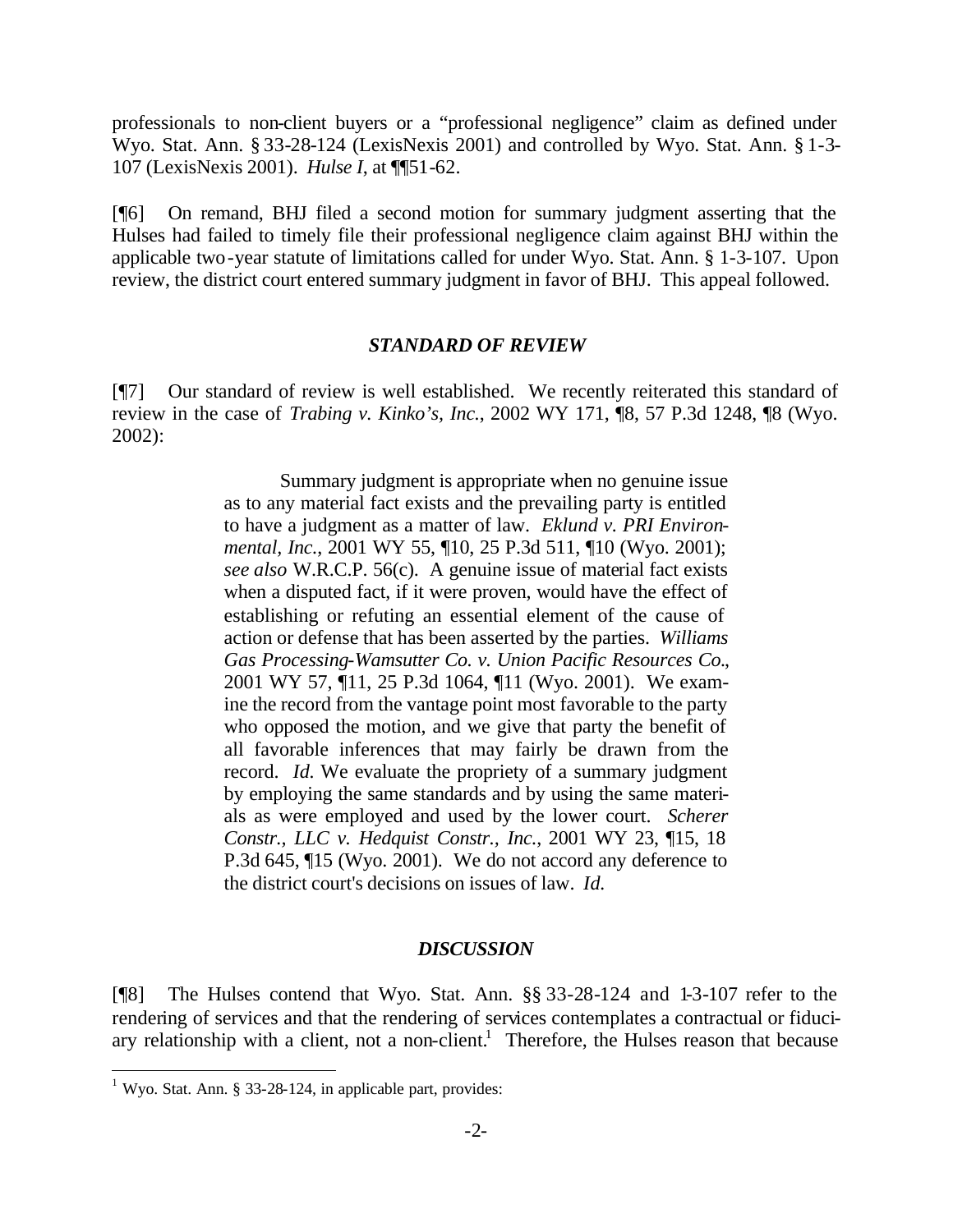they had no contractual or fiduciary relationship with BHJ, BHJ's agent, Mr. Hubbard, could not have provided professional services to the Hulses. The Hulses argue that due to the fact that they had no contractual or fiduciary relationship with BHJ, they may only sue BHJ for non-disclosure of the restricted easement under a "negligent misrepresentation" theory defined under Wyo. Stat. Ann. §33-28-303(c) (LexisNexis 2001), which they assert is controlled by Wyo. Stat. Ann. § 1-3-105(a)(iv)(C) (LexisNexis 2001), affording a four-year statute of limitations.<sup>2</sup> Thus, the Hulses conclude that their negligence claim against BHJ was timely made.

#### **Act, error or omission in the rendering of real estate services.**

A cause of action arising from an act, error or omission in the rendering of services provided by a licensee under this act shall be brought within the time limits provided under W.S. 1-3-107.

This court recognizes that this statute did not become effective until July 1, 2000. Nevertheless, the Hulses contend that this statute is merely a formal codification of the previous intentions of the legislature.

Wyo. Stat. Ann. § 1-3-107(a)(i) states:

l

#### **Act, error or omission in rendering professional or health care services.**

(a) A cause of action arising from an act, error or omission in the rendering of licensed or certified professional or health care services shall be brought within the greater of the following times:

(i) Within two (2) years of the date of the alleged act, error or omission, except that a cause of action may be instituted not more than two (2) years after discovery of the alleged act, error or omission, if the claimant can establish that the alleged act, error or omission was:

(A) Not reasonably discoverable within a two (2) year period; or

(B) The claimant failed to discover the alleged act, error or omission within the two (2) year period despite the exercise of due diligence.

<sup>2</sup> Wyo. Stat. Ann. §§ 33-28-303(c) and 1-3-105(a)(iv)(C) read as follows, respectively:

(c) A broker acting as a seller's agent owes no duty or obligation to the buyer, except that a broker shall disclose to any prospective buyer all adverse material facts actually known by the broker. The adverse material facts may include adverse material facts pertaining to the title and the physical condition of the property, any material defects in the property and any environmental hazards affecting the property which are required by law to be disclosed. The broker acting as a seller's agent shall not perpetuate a material misrepresentation of the seller which the broker knows or should know is false.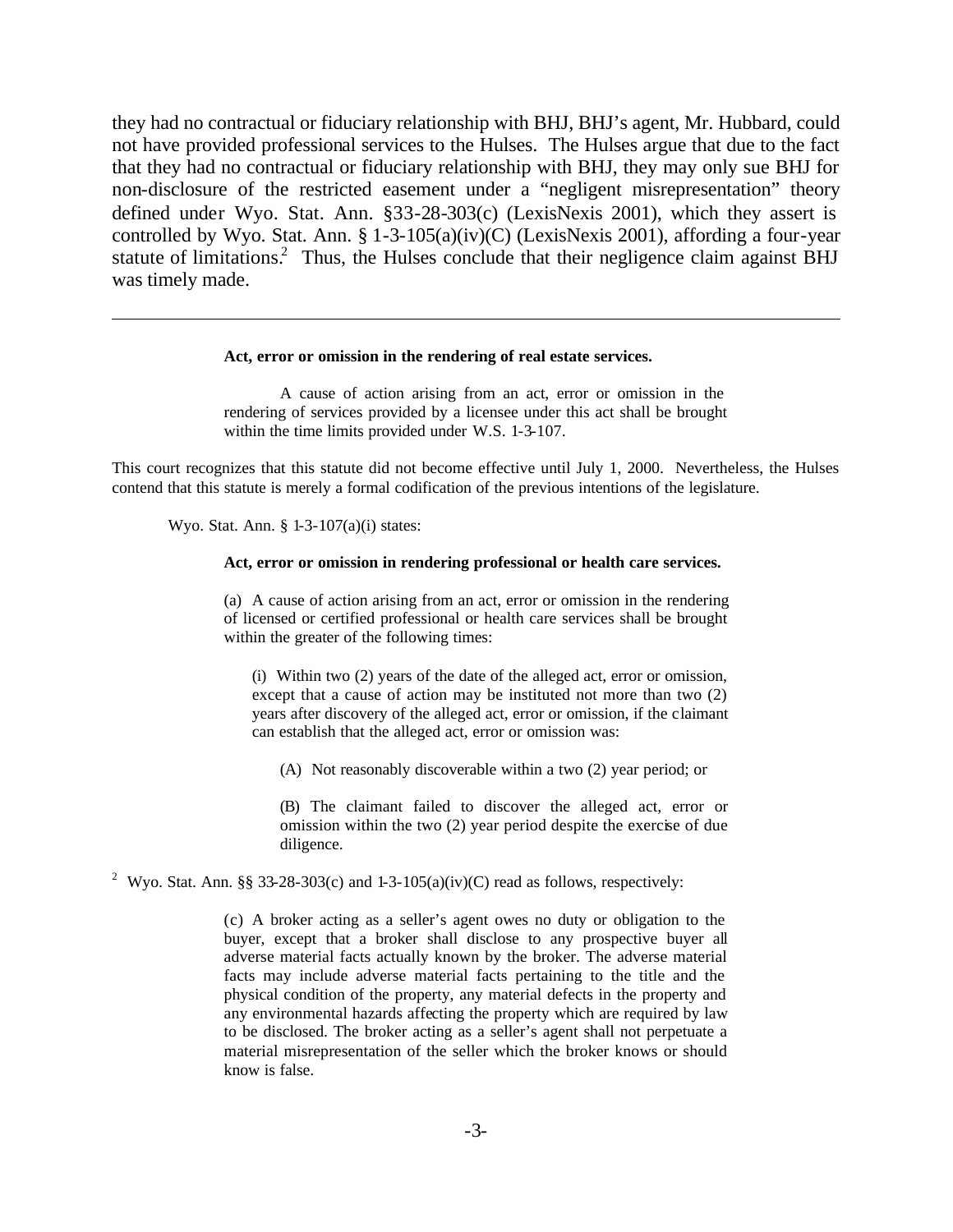[¶9] We begin our analysis by reiterating the language stated in *Hulse I*. While we recognize that this quotation is somewhat lengthy, we find it instructive. Therein, we stated:

> The Hulses appeal the district court's grant of summary judgment for the defendant BHJ, Inc., a licensed real estate brokerage, for the acts of its agent Amory Hubbard on claims they label negligent misrepresentation and fraud. We take this opportunity to clarify the duties owed by licensed real estate brokers, agents, and salespersons and the causes of action that may arise as a result of an alleged breach of those duties.

> The Hulses assert a claim of negligent misrepresentation against defendant BHJ, Inc. citing *Restatement (Second) Torts* § 552. In *Richey v. Patrick*, a case involving claims by purchasers of real property against lay sellers, we discussed the tort of negligent misrepresentation as found in the *Restatement* and stated that in order for there to have been a negligent misrepresentation, the plaintiff must show that

> > *[o]ne who, in the course of his business, profession or employment*, or in any other transaction in which he has a pecuniary interest, *supplies false information for the guidance of others in their business transactions, is subject to liability for pecuniary loss caused to them by their justifiable reliance upon the information, if he fails to exercise reasonable care or competence in obtaining or communicating the information.*

*Richey,* 904 P.2d 798, 802 (Wyo. 1995).

#### **Actions other than recovery of real property.**

(a) Civil actions other than for the recovery of real property can only be brought within the following periods after the cause of action accrues:

(iv) Within four (4) years, an action for:

. . .

 $\overline{\phantom{a}}$ 

. . .

l

(C) An injury to the rights of the plaintiff, not arising on contract and not herein enumerated[.]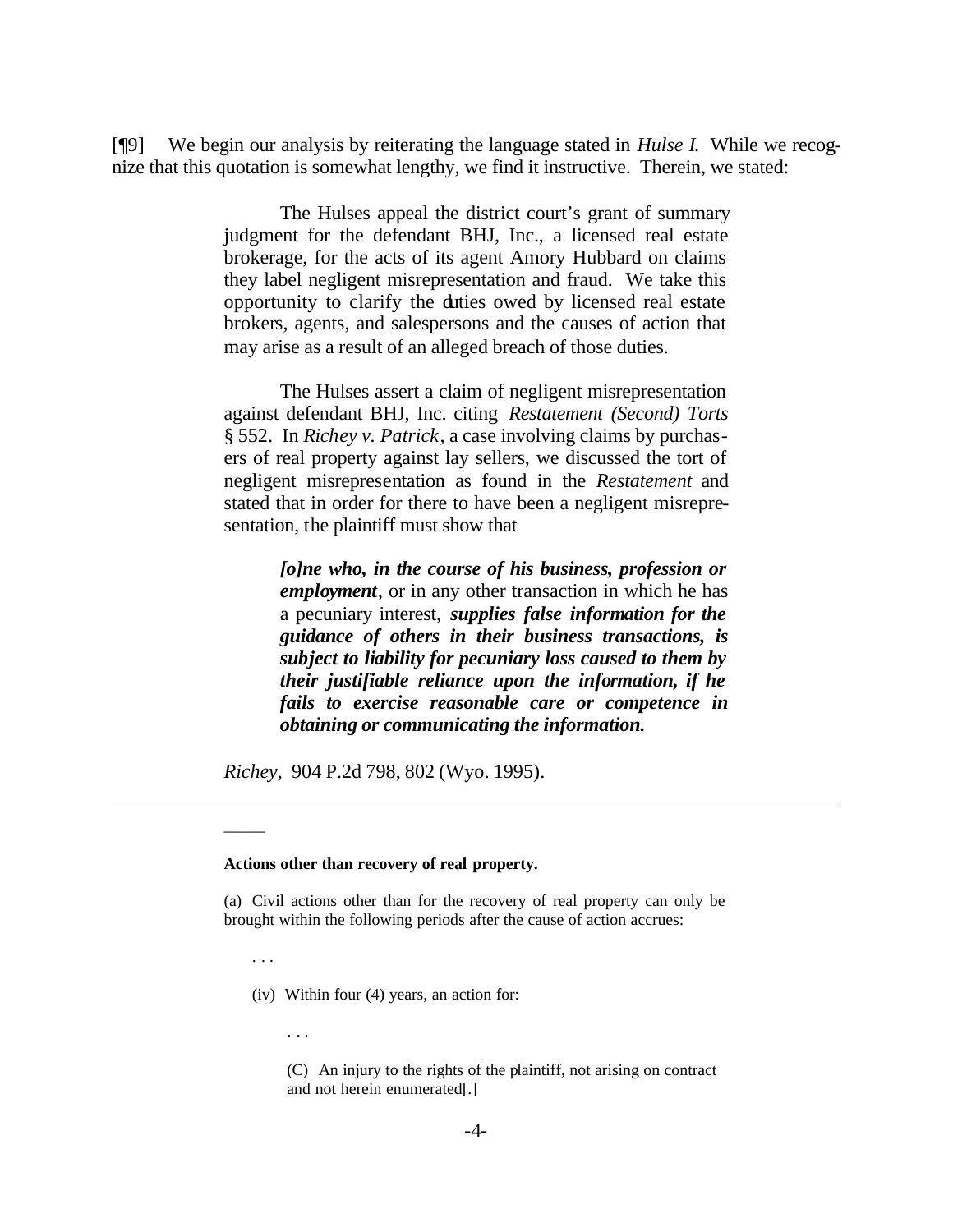In *Richey*, we found that the sellers had not "supplied false information," as required by the claim, because the sellers had not supplied *any* information to the purchasers. We said, "[a] nondisclosure of information cannot support a claim of misrepresentation; since nothing has been represented, an essential element of the claim is missing." *Id.* at 802 (citing *Burman v. Richmond Homes, Ltd.*, 821 P.2d 913, 919 (Colo.App. 1991)). We went on to hold that the crux of the purchasers' complaint was that the sellers should have informed them of a material fact, they owed a duty to do so, and it was this nondisclosure that caused the plaintiff's damage. In *Richey,* we then clarified that the appropriate claim was one for negligent nondisclosure as found within *Restatement (Second) Torts* § 551. However, we declined to apply the *Restatement* section to the plaintiffs' claim because we reasoned that the "as is" clause contained within the purchase contract signed by the sellers and purchasers placed the risk of discovery of adverse material facts upon purchasers of real estate. Thus, we recognized the relationship between the parties was essentially contractual and held that when a contract places the burden on the purchaser to discover defects, they are barred from seeking relief for negligent nondisclosure.

Likewise, in our recent case of *Snyder v. Lovercheck,* we addressed as an issue of first impression whether a purchaser of realty could even bring a claim of negligent misrepresentation, a tort action, against a seller when the relationship between the parties arises in contract. Again, we held that the contractual relationship is controlling. When purchasers of realty sign contracts with disclaimers and merger clauses stating that the purchaser is not relying on the representations of the sellers or their agents as to the condition of the property, the contract has allocated the risks of loss resulting from the purchaser's reliance on the seller's representations to the purchaser. In reasoning to our ultimate conclusion, this court had an extended discussion of the distinction between duties arising by tort and those arising by contract. We said:

> Tort law proceeds from a long historical evolution of externally imposed duties and liabilities. Contract law proceeds from an even longer historical evolution of bargained-for duties and liabilities. The careless and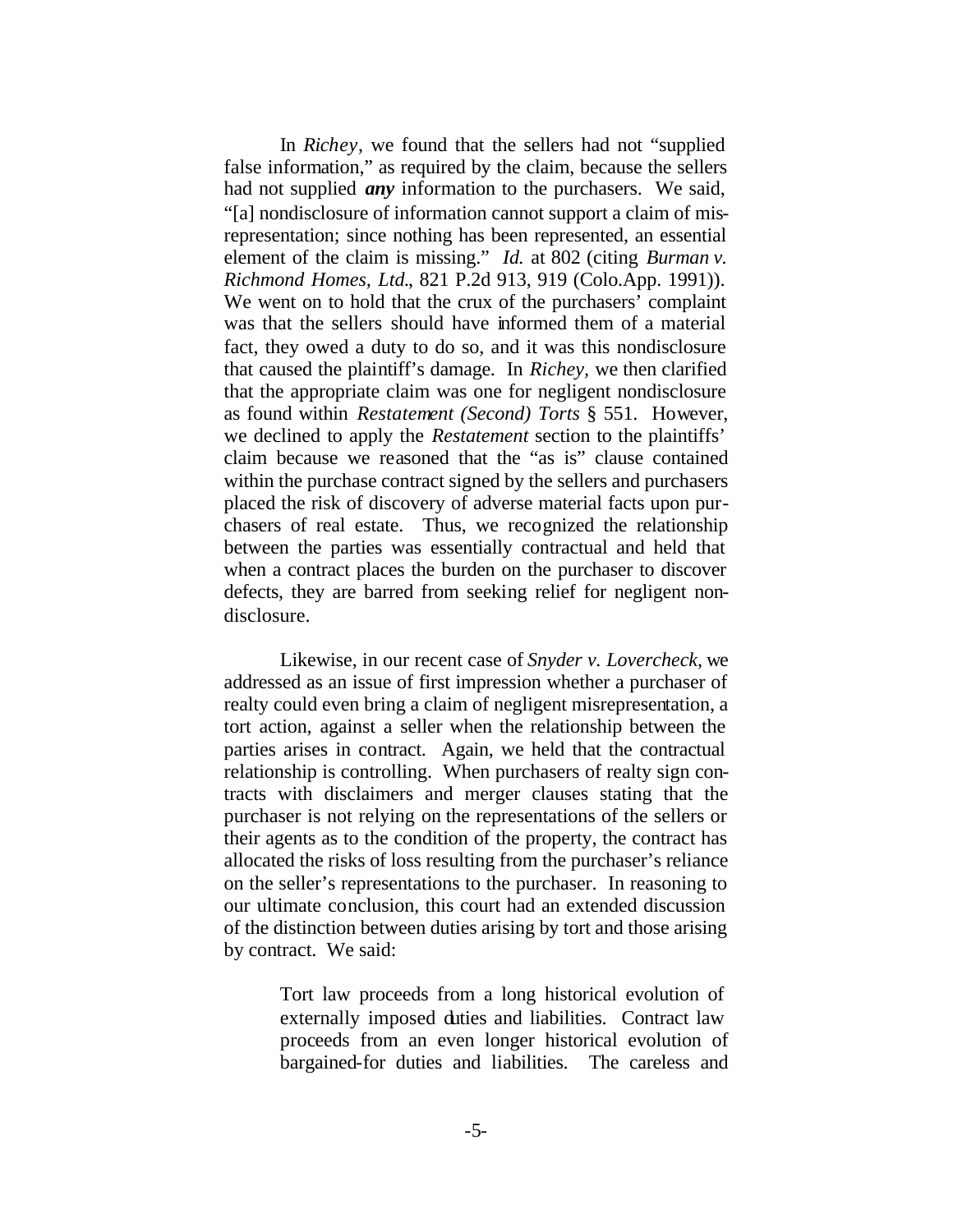unnecessary blanket confusion of tort and contract would undermine the carefully evolved utility of both.

In tort, the legislatures and the courts have set the parameters of social policy and imposed them on individual members of society without their consent. The social policy in the field of contract has been left to the parties themselves to determine, with judicial and legislative intervention tolerated only in the most extreme cases. Where there has been intervention, it has been by the application of well established contract doctrines, most of which focus on threats to the integrity of the bargaining process itself such as fraud or extreme imbalance in bargaining power.

#### *Snyder v. Lovercheck,* 992 P.2d at 1087.

As illustrated by our holdings in *Richey* and *Snyder*, this court continues to value the freedom to contract between sellers and purchasers of realty. We recognize that the parties to the contract may allocate the risks of loss as they so choose. Having done so, absent proof of fraud, we generally allow the unambiguous language found in the parties' contract to control the scope of subsequent litigation. We have been exceedingly reluctant to introduce tort principles into claims that are essentially contract actions.

However, this court's jurisprudence reflects that the inverse rule is likewise valid. Contract principles that govern the parties to a contract are not controlling on claims against nonparty professionals whose duties arise in tort. *Our precedent reveals a recognition that tort duties and liabilities imposed by the legislatures and courts are supported by underlying social policies which require the imposition of obligations on a defendant to act reasonably for the protection of a plaintiff. By imposing tort duties, courts and legislatures have externally allocated the risks arising from certain relationships for the protection of the public. Having done so, individual parties are limited in shifting those burdens from the obligor to the obligee by private action.* 

*At this point in time, there can be no doubt that licensed professional real estate agents and brokers are a class*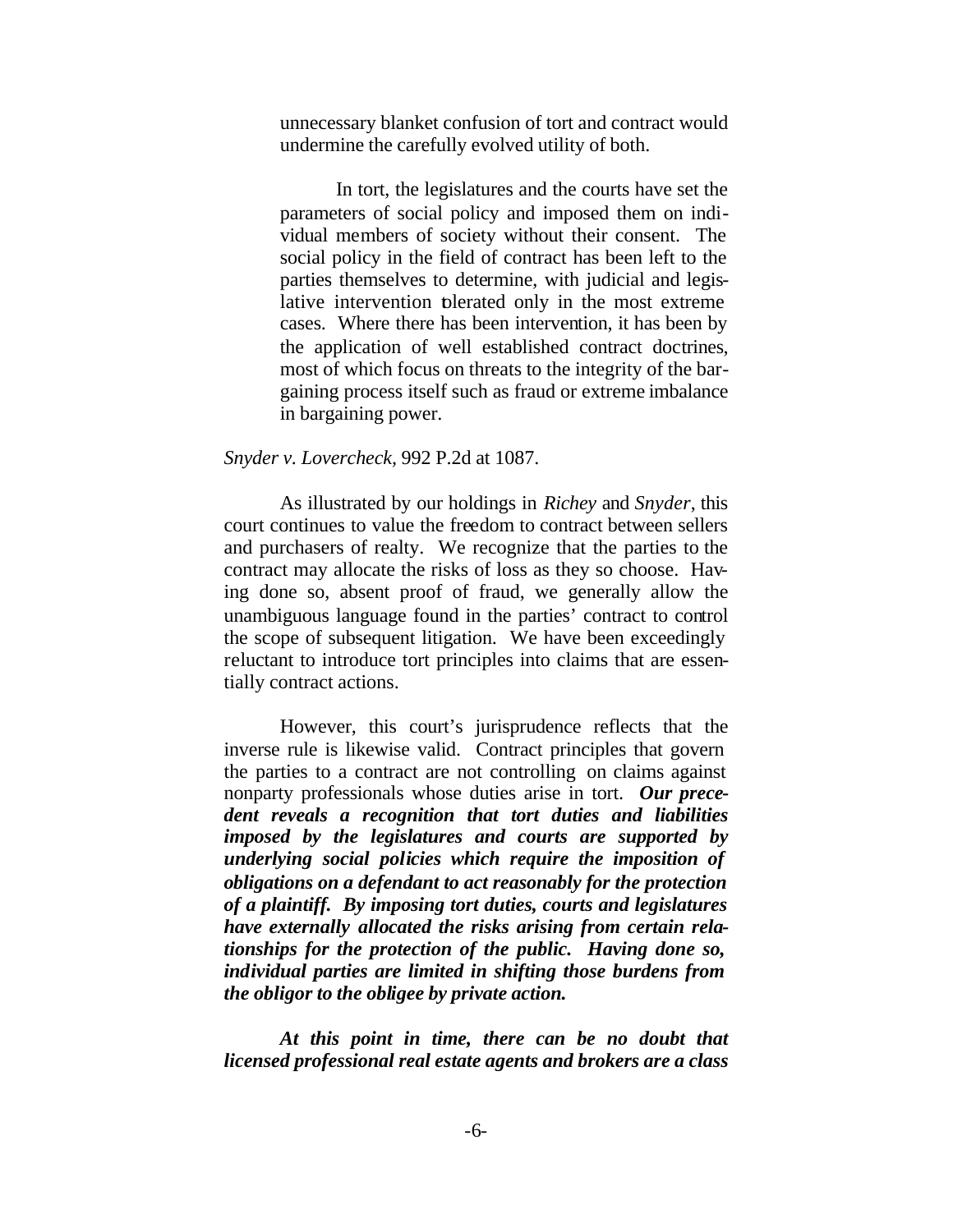*of persons on whom the law has imposed affirmative tort duties. Two decades ago this court stated in Hagar v. Mobley:*

> *Real estate brokers and salesmen are licensed by the State of Wyoming and required to meet high standards of honesty, integrity, trustworthiness and competency. Theirs is a regulated profession. Failure to satisfy those standards is ground for suspension or revocation of a real estate broker's or salesperson's license. An act licensing real estate agents must be construed in the light of an obvious purpose of protecting the public in the handling of important and valuable transactions relating to real property. As a result, such an agent does not stand in the same shoes of a lay vendor. Such realtors owe the vendee the same duties of integrity owed the public at large. They must be honest, trustworthy and competent.*

*Hagar v. Mobley,* 638 P.2d 127, 136 (Wyo. 1981) (emphasis added and citation omitted). In *Hagar*, we cited with approval the reasoning of the Utah Supreme Court reversing the dismissal of a claim against a realtor:

> In this state, it is apparent that the rule of caveat emptor does not apply to those dealing with a licensed real estate agent. *Though not occupying a fiduciary relationship with prospective purchasers, a real estate agent hired by the vendor is expected to be honest, ethical, and competent and is answerable at law for breaches of his or her statutory duty to the public.*

*Hagar,* 638 P.2d at 137 (quoting *Dugan v. Jones,* 615 P.2d 1239, 1248 (Utah 1980)).

Furthermore, we cited with approval the Montana Supreme Court's then recent holding that *real estate brokers have, like other professionals, certain standards of care which must be satisfied. We said that the Montana court observed that the failure to maintain those standards of skill, competency, and integrity exposes realtors to, in effect malpractice actions*. *Hagar*, 638 P.2d at 137 (citing *McCarty v. Lincoln Green, Inc.* 620 P.2d 1221, 1225 (Mt. 1980)). This court went on to state that we may exact a high standard of care from realtors and held that the standard of care for realtors may be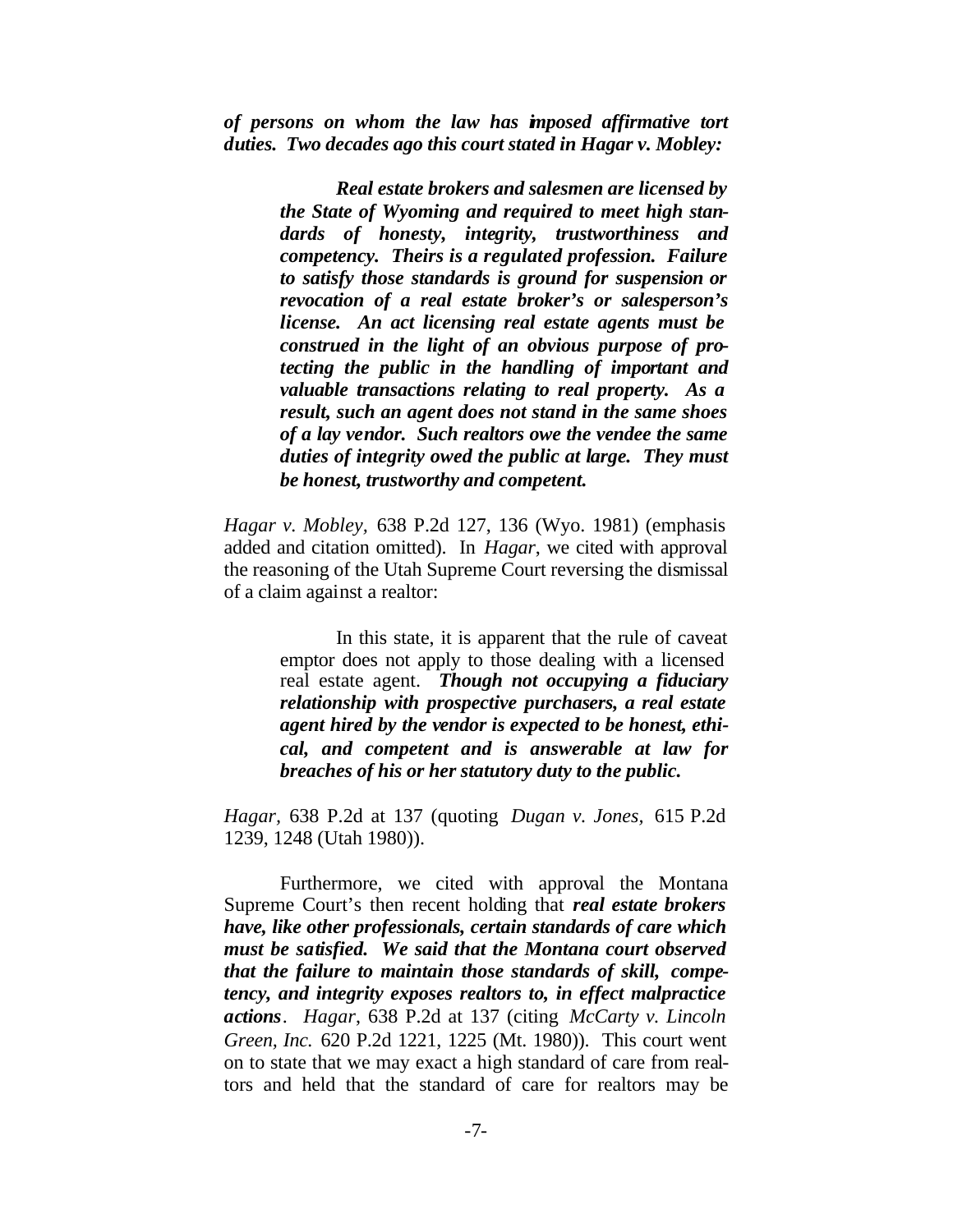adopted by the court from a legislative enactment. *Id.* (citing *Distad v. Cubin*, 633 P.2d 167 (Wyo. 1981)). We reiterated:

> *Realtors, just like doctors, lawyers, engineering consultants, and builders, hold themselves out as professionals; it is their job to know their profession. People rely on and trust them. Failure to comply with either the accepted standards in the field or the standards society is willing to recognize as acceptable, is actionable.*

*Hagar*, 638 P.2d at 138. As to the question of damages, we held "[t]he liability of real estate agents, brokers and salespersons, as in all actions predicated upon the failure to perform some duty, sounds in tort. In tort cases damages are generally awarded in order to compensate claimants for loss. The measure of damages is the amount which will compensate for all the detriment proximately caused by the breach of duty." *Hagar*, at 139.

Subsequent to our holding in *Hagar*, parties have apparently seized on the language within the opinion stating the duty of care as "*the broker is liable because of material representations of the principal if he repeats them and knows, or reasonably should know, of their falsity. Liability attaches in this context on grounds of negligence*," *id.* at 137, and have asserted claims labeled "negligent misrepresentation" against both lay sellers and real estate brokers and agents. "Negligent misrepresentation" and "negligent nondisclosure" are generic tort actions found within the *Restatement (Second) Torts* §§ 552 and 551 respectively. These torts have specific elements and, as previously discussed, this court has addressed in various opinions whether to adopt and apply them to claims brought by plaintiffs against sellers of realty and real estate brokers and agents. *See Richey v. Patrick,* 904 P.2d 798 (Wyo. 1995); *Snyder v. Lovercheck,* 992 P.2d 1079 (Wyo. 1999); *Sundown, Inc. v. Pearson Real Estate Co., Inc.*, 8 P.3d 324 (Wyo. 2000). We have also addressed the effect of various exculpatory clauses on the above causes of action. At this juncture, we reaffirm all prior holdings and precedent as applied to lay vendors/sellers of real property and their agents or subagents, who *are not* licensed real estate professionals.

*However, notwithstanding any subsequent confusion in formulating, titling, or deciding tort claims against licensed*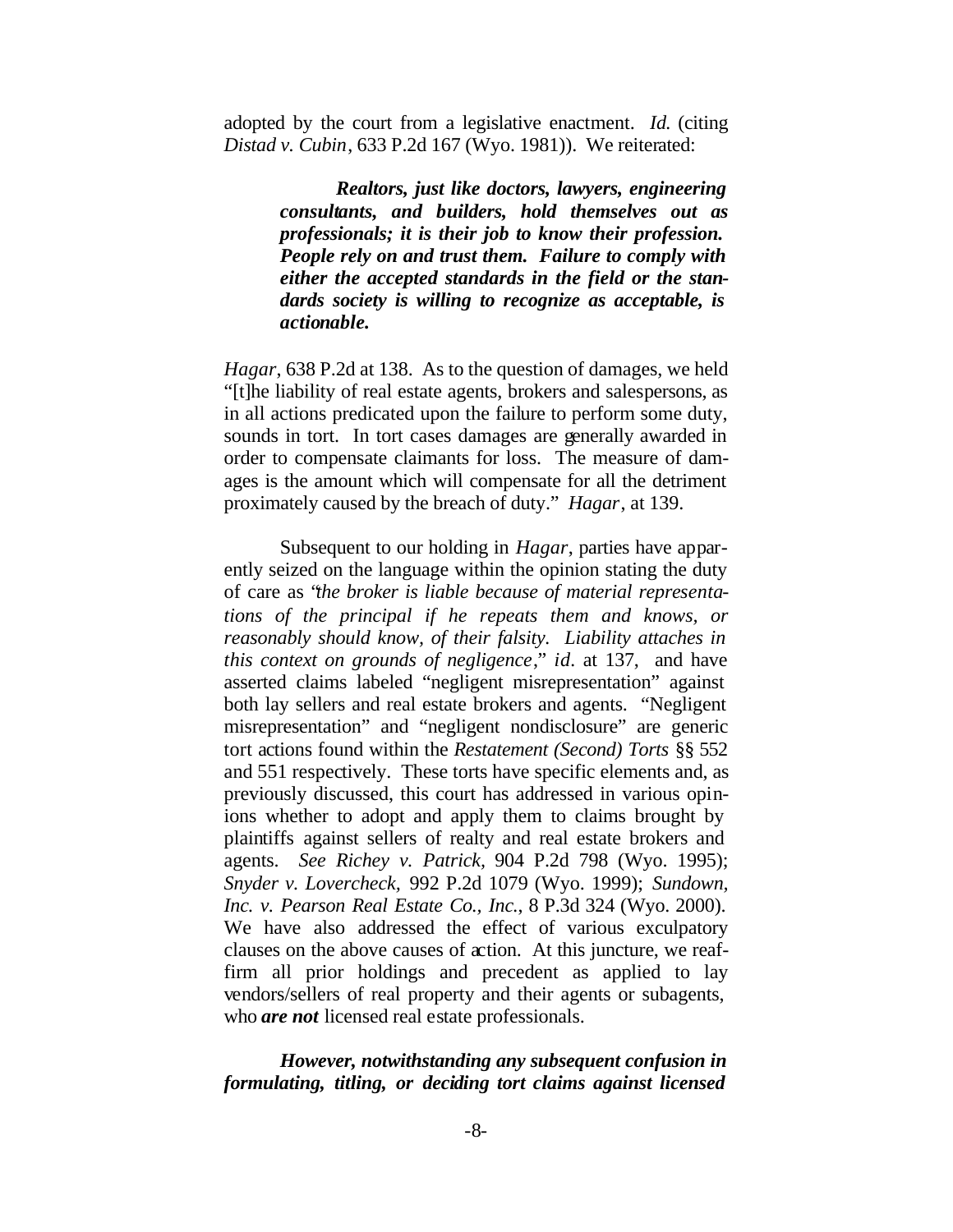*real estate professionals premised upon their duties imposed by statute, it is abundantly clear that Hagar contemplated that the claim was one of professional negligence. This is the holding that we expressly reaffirm by this decision. It is further supported by legislative enactments in 1997 by which the Wyoming Legislature essentially codified the court's holding in Hagar and went further to expand and clarify the duty of care owed by real estate professionals to parties when acting as seller's, buyer's or intermediary agents. See Wyo. Stat. § 33-28-303 (LexisNexis 2001) Seller's agent engaged by seller; Wyo. Stat. § 33-28-304 (LexisNexis 2001) Agent engaged by buyer; Wyo. Stat. Ann. § 33-28-305 (LexisNexis 2001) Intermediary. The Wyoming Legislature in 2000 adopted Wyo. Stat. §33-28-124 Act, error or omission in the rendering of real estate services, which provides: "A cause of action arising from an act, error or omission in the rendering of services provided by a licensee under this act shall be brought within the time limits provided under W.S. 1-3-107." Wyo. Stat. Ann. § 1-3-107 is the statute of limitations for claims of professional negligence. It is applicable to claims arising after the effective date of Wyo. Stat. Ann. § 33-28-124.*

### *As we held in Hagar, the court may adopt from legislative enactment a standard of care for realtors. Id., 638 P.2d at 137. Wyo. Stat. § 33-28-303(c) provides:*

A broker acting as a seller's agent owes no duty or obligation to the buyer, except that a broker shall disclose to any prospective buyer all adverse material facts actually known by the broker. The adverse material facts may include adverse material facts pertaining to the title and the physical condition of the property, any material defects in the property and any envi ronmental hazards affecting the property which are required by law to be disclosed. The broker acting as a seller's agent shall not perpetuate a material misrepresentation of the seller which the broker knows or should know is false."

*In Hagar we said that the facts necessary to be disclosed are those that are "pivotal to the transaction from the buyer's perspective." Id. at 138 (quoting Tennant v. Lawton, 615 P.2d 1305, 1309-1310 (Wash.App. 1980)).*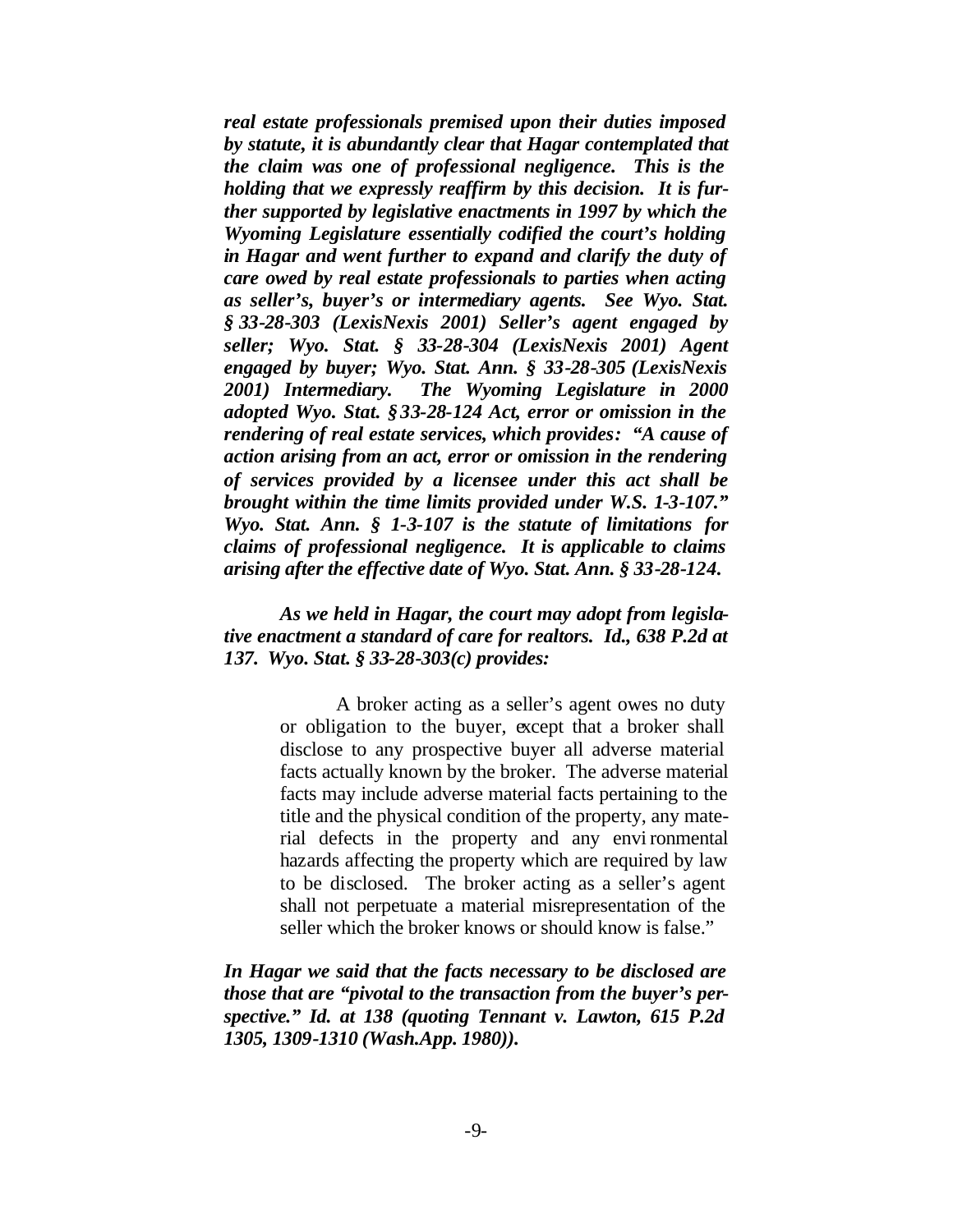*Having hereby outlined what law is applicable to the liability of real estate brokers and salespersons, we note that the claims asserted by the plaintiffs, while labeled "negligent misrepresentation," essentially assert a breach of the duty of care owed by real estate professionals to non-client buyers*. However, as a reviewing court, we are not fact finders in the first instance. The district court's grant of summary judgment did not address the issue of whether BHJ, Inc.'s agent, Hubbard, exercised such care, skill, and diligence as others who are engaged in the profession would ordinarily exercise under similar circumstances in fulfilling the duties imposed upon him by statute. We, therefore, vacate the district court's grant of summary judgment to BHJ, Inc. on the issue of "negligent misrepresentation" and remand for a determination under the applicable standard consistent with the law we have herein set out.

*Hulse*, at  $\P$ 51-62 (emphasis added and footnotes omitted).

[¶10] We specifically clarified in *Hulse I*, citing *Hagar* and other cases as precedent, that an affirmative duty exists on the part of real estate professionals with respect to non-client parties to a real estate transaction. Such duty is imposed as a matter of public policy given the importance of transactions relating to real property. As stated in *Richey*, at 802, such duty arises in anyone who, in the course of his business, profession, or employment, supplies false information for the guidance of others in their business transactions, if he fails to exercise reasonable care or competence in obtaining or communicating the information. Thus, within the real estate context, brokers and realtors who unquestionably act through their business, profession, or employment owe a buyer, although not in privity in contract with that buyer, duties of integrity, honesty, and competency.

[¶11] Accordingly, we do not agree with the Hulses' argument that because §§ 33-28-124 and 1-3-107 refer to the "rendering of services," such infers the rendering of *professional* services requiring a formal contractual or fiduciary relationship with a client and, therefore, these statutes are inapplicable in this instance where the Hulses were not clients of BHJ. To the contrary, we made it clear in *Hulse I*, (citing in part *Hagar*, at 137 (quoting *Dugan v. Jones*, at 1248)), that although no contractual or fiduciary relationship exists with a buyer, a real estate professional hired by the seller is expected to be honest, ethical, and competent and is answerable at law for breaches of that statutory duty to the buyer as a matter of public policy.

[¶12] Likewise, we came to this same conclusion in *Hulse I* with respect to the application of § 33-28-303(c) defining "negligent misrepresentation." As such, we note that § 33-28-303 is not controlled by the four-year statute of limitations imposed by  $\S$  1-3-105(a)(iv)(C) but is